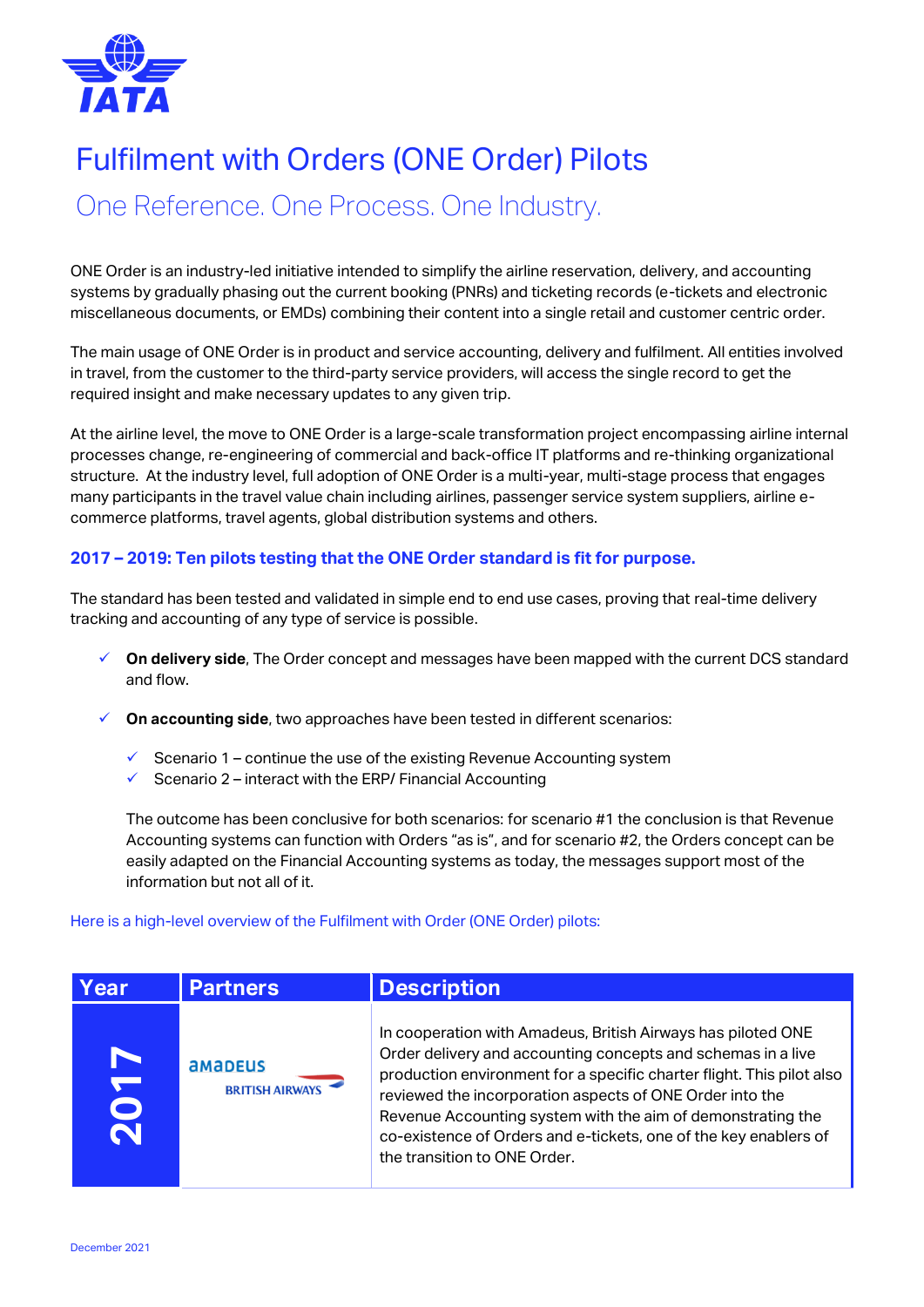

|      | <b>INTERES</b><br>a Irlean, More Valv            | In cooperation with Altea-hosted German airline, this pilot's<br>objective was to verify if a PNR-less approach can be achieved<br>while continuing to use the existing, non-NDC and non-ONE Order<br>capable, Passenger Service System (PSS) and the Departure<br>Control System (DCS) as well as the existing Passenger Revenue<br>Accounting System (PRAS) and to gain know-how on how<br>transition could be approached.                                                                                  |
|------|--------------------------------------------------|---------------------------------------------------------------------------------------------------------------------------------------------------------------------------------------------------------------------------------------------------------------------------------------------------------------------------------------------------------------------------------------------------------------------------------------------------------------------------------------------------------------|
| 2018 |                                                  | In partnership with APG Airlines, Centrecom, NiiT and Orchestra<br>as IT Provider have piloted ONE Order concepts and schemas in<br>the area of interline and code-share. The main objectives of the<br>pilots were to have a better understanding of the ONE Order<br>concepts and workflows and have a first evaluation of the IT<br>impacts on the APG Distribution Platform to implement ONE<br>Order.                                                                                                    |
|      |                                                  | The aim of this pilot was to integrate Navitaire's Travel Commerce<br>Plus Order Management System (OMS) and SkyLedger (the<br>Navitaire Revenue Accounting System) using ONE Order<br>messaging standards. The initial use case tested via this pilot was<br>focussed on Orders that included non-flight ancillaries and<br>covered a basic end-to-end booking to accounting flow.                                                                                                                           |
|      | <b>Sabre</b>                                     | This pilot's objective was to analyse potential gaps between<br>existing use cases in the area of passenger delivery processes if<br>integrated to ONE Order schemas or a simple scenario: 1<br>passenger, 1 flight. More specifically, it focussed on comparing<br>the ONE Order delivery schemas to the industry standards in<br>place today.                                                                                                                                                               |
|      | tware Svstems<br>frust in IT-engineers<br>Condor | In cooperation with ISO-Gruppe, this pilot focused on evaluating,<br>from a data perspective, Condor's selling workflows and<br>associated downstream account processing using ONE Order<br>Accounting Messages. The focus was on business cases in which<br>Condor's reservation system connected directly to an accounting<br>system.                                                                                                                                                                       |
|      | <b>NTERNATIONAL</b>                              | In cooperation with IAG, SAP developed a proof-of-concept<br>project to showcase its Commerce and Revenue products<br>solutions, integrated using the latest IATA ONE Order message<br>standard. The 4 months project was implemented using SAP<br>Commerce and Travel Accelerator to deliver the Order<br>Management capabilities and SAP Sales Revenue Billing for the<br>Order Accounting. The pilot looked at 8 separate use cases that<br>covered basic end-to-end booking and accounting flows for card |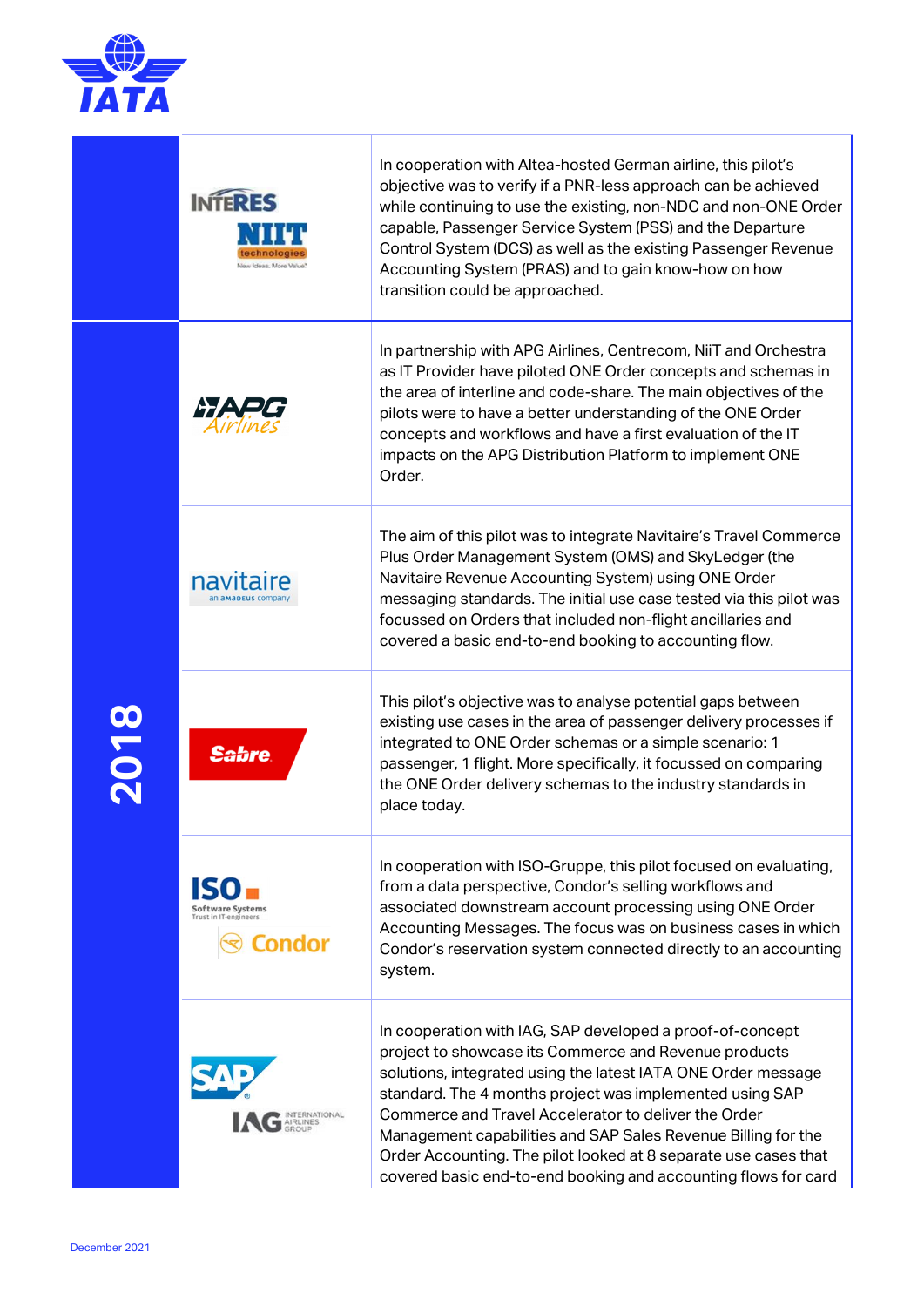

|      |                                                                       | and miles payment, flight and ancillary products and voluntary<br>and involuntary changes scenarios.                                                                                                                                                                                                                                                                                                                                                                                                                                                                                                                                                                                                           |
|------|-----------------------------------------------------------------------|----------------------------------------------------------------------------------------------------------------------------------------------------------------------------------------------------------------------------------------------------------------------------------------------------------------------------------------------------------------------------------------------------------------------------------------------------------------------------------------------------------------------------------------------------------------------------------------------------------------------------------------------------------------------------------------------------------------|
|      | <b>JRTechnologies</b><br><b>InselAir</b>                              | The goal of the InselAir ONE Order pilot project was to provide the<br>industry with feedback regarding the ongoing development of the<br>ONE Order standards and business processes by using InselAir's<br>NDC based and compliant Offer and Order Management Systems,<br>provided by JR Technologies, through the full life cycle of<br>passenger travel using only the NDC and ONE Order<br>communications and business process standards. The scope of<br>the pilot was to prove that a complete Offer-Order-Payment-<br>Fulfilment-Reconciliation passenger life cycle could be handled<br>only utilizing NDC and ONE Order messages between the<br>passenger, the airline, and several system providers. |
| 2019 | <b>UNITED</b> &                                                       | The objective of this pilot was to measure the legacy complexities<br>in the airline's business against the expectations of simplicity<br>from consumers. The project focused on the end-to-end journey<br>and experience of a customer who shopped for a United US<br>domestic flight and booked this through an order. Without a<br>Ticket or a PNR, the passenger checked-in on the mobile phone<br>with a boarding pass delivery, went through TSA, scanned the<br>boarding pass and boarded. The settlement and data warehouse<br>part of the journey were out of scope for this pilot.                                                                                                                   |
|      | <b>Lufthansa</b><br><b>JRTechnologies</b><br><b>Lufthansa Systems</b> | In partnership with Lufthansa Systems and JR Technologies,<br>Lufthansa piloted ONE Order concepts and schemas in the area<br>of delivery and accounting. The main objective of the pilot was to<br>establish a seamless end-to-end ONE Order based processing<br>and fulfilment of NDC offers. This included a wi-fi voucher as a<br>third-party ancillary service and demonstrated the ability to act<br>within a legacy independent system environment, still connecting<br>to regular operations of scheduled flights.                                                                                                                                                                                     |

## **2020: Two interline pilots moving towards a world of offers and orders only.**

Airline distribution processes evolved in an era before computers. Processes were based on distinct activities: schedule and fare publication, reservations, pricing, ticketing, and delivery. The reliance on these processes to facilitate interline negatively impacts the customer, prevents airlines from achieving commercial objectives, and creates cost and complexity.

Those two interline pilots proved that the complexities linked to the use of different PNRs, tickets and EMDs in interline itineraries can be removed.